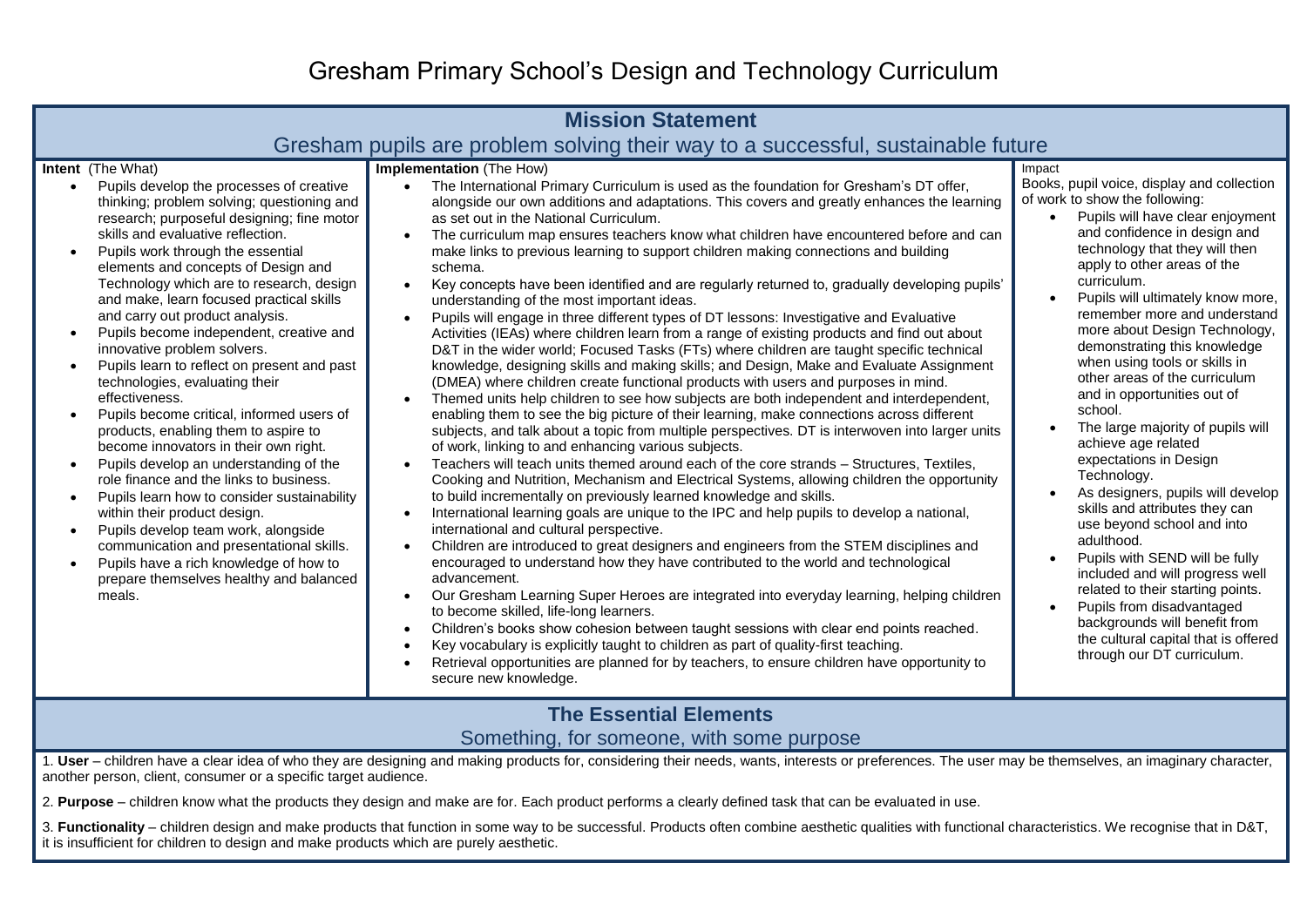4. **Design Decisions** – when designing and making, children have opportunities to make informed decisions such as selecting materials, components and techniques and deciding what form the products will take, how they will work, what task they will perform and who they are for.

5. **Innovation** – when designing and making, children have scope to be original with their thinking. Projects are planned that encourage innovation, lead to a range of design ideas and products being developed. These projects are characterised by engaging, open-ended starting points for children's learning.

6. **Authenticity** – children design and make products that are believable, real and meaningful to themselves i.e. not replicas or reproductions or models which do not provide opportunities for children to make design decisions with clear users and purposes in mind.

| <b>Key Concepts</b><br><b>Big Ideas Revisited Across Units</b> |                                                                                                                                                                                                                                                                                                                                                                                                                                                                                                                                                                                                                                                                                                                                                                                                                                                                                                                                                                                                                                                                                                                                                                                                                                                                                                                                                                                                                                                                                                                                                                                                                                                       |                                                                                   |                                                                                                                                                                                                         |                                                                            |                                                                         |                                                                                                                                                                                                                                                                                                                           |                                                                                                  |                                                                                                                              |
|----------------------------------------------------------------|-------------------------------------------------------------------------------------------------------------------------------------------------------------------------------------------------------------------------------------------------------------------------------------------------------------------------------------------------------------------------------------------------------------------------------------------------------------------------------------------------------------------------------------------------------------------------------------------------------------------------------------------------------------------------------------------------------------------------------------------------------------------------------------------------------------------------------------------------------------------------------------------------------------------------------------------------------------------------------------------------------------------------------------------------------------------------------------------------------------------------------------------------------------------------------------------------------------------------------------------------------------------------------------------------------------------------------------------------------------------------------------------------------------------------------------------------------------------------------------------------------------------------------------------------------------------------------------------------------------------------------------------------------|-----------------------------------------------------------------------------------|---------------------------------------------------------------------------------------------------------------------------------------------------------------------------------------------------------|----------------------------------------------------------------------------|-------------------------------------------------------------------------|---------------------------------------------------------------------------------------------------------------------------------------------------------------------------------------------------------------------------------------------------------------------------------------------------------------------------|--------------------------------------------------------------------------------------------------|------------------------------------------------------------------------------------------------------------------------------|
|                                                                | Innovation                                                                                                                                                                                                                                                                                                                                                                                                                                                                                                                                                                                                                                                                                                                                                                                                                                                                                                                                                                                                                                                                                                                                                                                                                                                                                                                                                                                                                                                                                                                                                                                                                                            | Problem<br>Solving                                                                | Sustainability                                                                                                                                                                                          | Research                                                                   | Purposeful<br>Design                                                    | Functionality                                                                                                                                                                                                                                                                                                             | Iteration                                                                                        | Evaluative<br>Reflection                                                                                                     |
|                                                                | The creation,<br>development and<br>implementation of a<br>new product.                                                                                                                                                                                                                                                                                                                                                                                                                                                                                                                                                                                                                                                                                                                                                                                                                                                                                                                                                                                                                                                                                                                                                                                                                                                                                                                                                                                                                                                                                                                                                                               | Finding solutions to<br>difficult or complex<br>issues through<br>product design. | Avoidance of the<br>depletion of<br>natural resources<br>in order to<br>maintain an<br>ecological balance                                                                                               | Investigating to<br>discover information<br>to inform or review<br>design. | Deliberate, purpose-<br>directed, goal-oriented,<br>intentioned design. | Being useful, practical,<br>and right for the purpose<br>for which something<br>was made                                                                                                                                                                                                                                  | A cyclic process of<br>prototyping, testing,<br>analysing, and refining<br>a product or process. | To analyse and review<br>ideas, designs and<br>products.                                                                     |
|                                                                |                                                                                                                                                                                                                                                                                                                                                                                                                                                                                                                                                                                                                                                                                                                                                                                                                                                                                                                                                                                                                                                                                                                                                                                                                                                                                                                                                                                                                                                                                                                                                                                                                                                       |                                                                                   |                                                                                                                                                                                                         |                                                                            | <b>KEY STAGE 1</b>                                                      |                                                                                                                                                                                                                                                                                                                           |                                                                                                  |                                                                                                                              |
| <b>Design</b><br>technology                                    | <b>NC Statutory Programme of Study KS1</b><br><b>Make</b><br><b>Key stage 1</b><br><b>Cooking and Nutrition</b><br>" select from and use a range of tools and equipment to perform practical tasks [for<br>Through a variety of creative and practical activities, pupils should be taught the<br>example, cutting, shaping, joining and finishing]<br>knowledge, understanding and skills needed to engage in an iterative process of designing<br>use basic principles of a<br>" select from and use a wide range of materials and components, including construction<br>and making. They should work in a range of relevant contexts [for example, the home and<br>healthy and varied diet to<br>materials, textiles and ingredients, according to their characteristics<br>school, gardens and playgrounds, the local community, industry and the wider<br>prepare dishes<br>environment].<br><b>Evaluate</b><br>understand where food<br>When designing and making, pupils should be taught to:<br>• explore and evaluate a range of existing products<br>comes from<br>• evaluate their ideas and products against design criteria<br>design purposeful, functional, appealing products for themselves and other users<br><b>Technical knowledge</b><br>based on design criteria<br>• build structures, exploring how they can be made stronger, stiffer and more stable<br>generate, develop, model and communicate their ideas through talking, drawing,<br>" explore and use mechanisms [for example, levers, sliders, wheels and axles], in their<br>templates, mock-ups and, where appropriate, information and communication<br>products. |                                                                                   |                                                                                                                                                                                                         |                                                                            |                                                                         |                                                                                                                                                                                                                                                                                                                           |                                                                                                  |                                                                                                                              |
|                                                                | <b>Unit being</b><br>Learners will be finding out<br>Knowledge, Skills and Understanding<br>taught                                                                                                                                                                                                                                                                                                                                                                                                                                                                                                                                                                                                                                                                                                                                                                                                                                                                                                                                                                                                                                                                                                                                                                                                                                                                                                                                                                                                                                                                                                                                                    |                                                                                   |                                                                                                                                                                                                         |                                                                            |                                                                         |                                                                                                                                                                                                                                                                                                                           |                                                                                                  |                                                                                                                              |
| EYFS                                                           | Dinosaurs &<br><b>Musical</b><br><b>Instruments</b>                                                                                                                                                                                                                                                                                                                                                                                                                                                                                                                                                                                                                                                                                                                                                                                                                                                                                                                                                                                                                                                                                                                                                                                                                                                                                                                                                                                                                                                                                                                                                                                                   | straws)                                                                           | How to design their own dinosaur<br>toys and musical instruments<br>How to use various materials to<br>model and construct (e.g. clay,<br>playdough, Lego, construction<br>How to plan, make and review | function.                                                                  |                                                                         | To handle equipment and tools effectively, including pencils for writing.<br>To use what they have learnt about media and materials in original ways, thinking about uses and purposes. They<br>represent their own ideas, thoughts and feelings through design and technology, art, music, dance, role play and stories. |                                                                                                  | To safely use and explore a variety of materials, tools and techniques, experimenting with colour, design, texture, form and |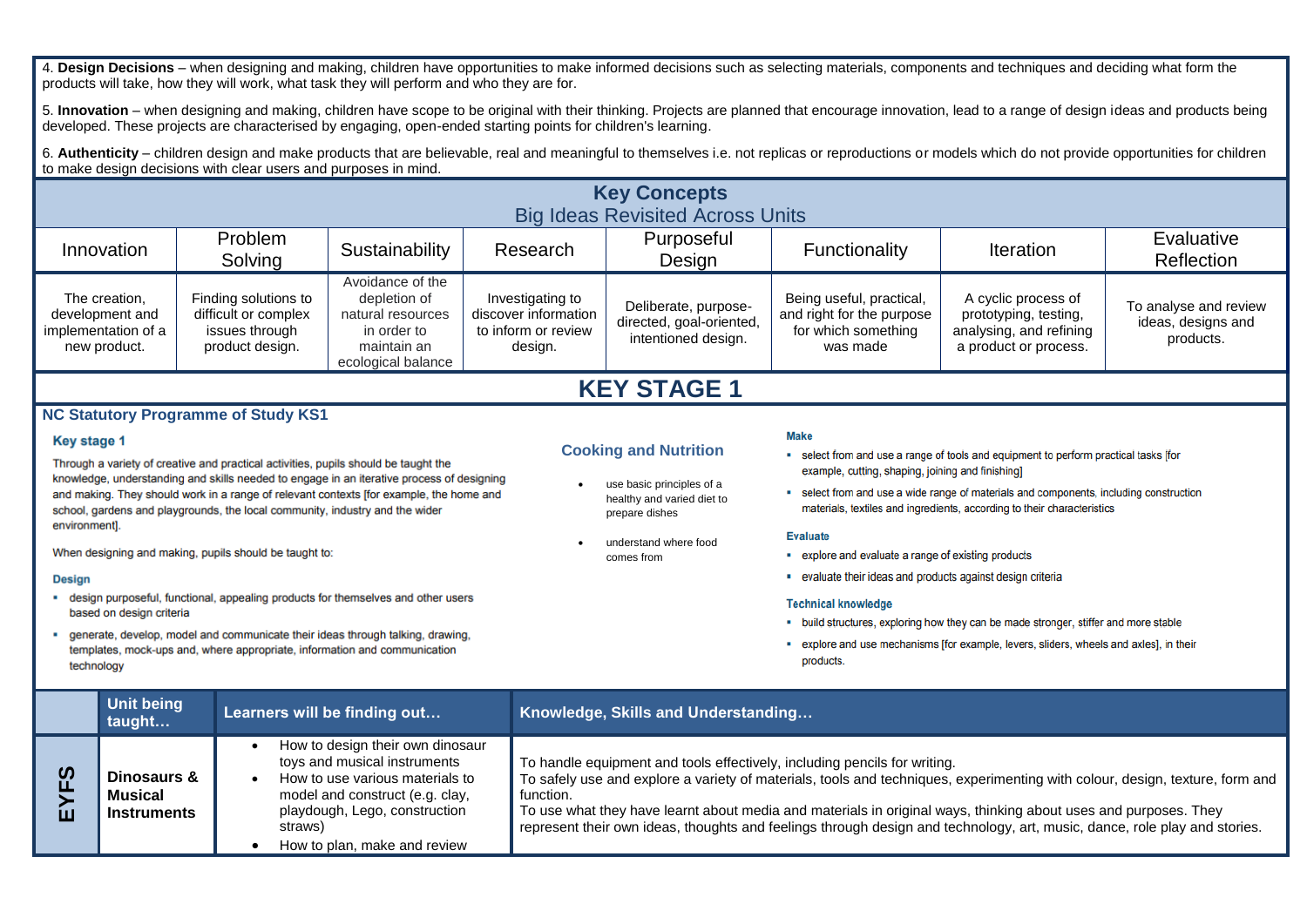|                            | <b>Treasure</b><br><b>Island</b><br>Mechanisms                     | Making our own compass<br>Designing and creating a treasure<br>chest for a character of choice                                         | 1.01 Know that design is driven by a purpose<br>1.03 Be able to generate a design<br>1.05 Be able to explore ways of constructing parts of a design<br>1.08 Be able to use tools and techniques following guidance from an adult<br>1.09 Know the risks to self and others when using tools<br>1.11 Understand that the design of products is impacted by material availability                                                                                                                                                                                                                                                                                                                                                                   |
|----------------------------|--------------------------------------------------------------------|----------------------------------------------------------------------------------------------------------------------------------------|---------------------------------------------------------------------------------------------------------------------------------------------------------------------------------------------------------------------------------------------------------------------------------------------------------------------------------------------------------------------------------------------------------------------------------------------------------------------------------------------------------------------------------------------------------------------------------------------------------------------------------------------------------------------------------------------------------------------------------------------------|
| (MP1)<br>Year <sub>1</sub> | <b>Time</b><br><b>Travellers</b><br>Food                           | Creating nostalgic flavours for the<br>$\bullet$<br>future generation                                                                  | 1.01 Know that design is driven by a purpose<br>1.02 Be able to define a main need of a context/situation<br>1.03 Be able to generate a design<br>1.06 Be able to produce a final design proposal<br>1.13 Be able to design products, taking inspiration from another source                                                                                                                                                                                                                                                                                                                                                                                                                                                                      |
|                            | A Day in The<br>Life<br><b>Textiles</b>                            | The importance of uniform in a<br>profession and designing making<br>our own                                                           | 1.01 Know that design is driven by a purpose<br>1.03 Be able to generate a design<br>1.04 Be able to articulate how their design meets the identified need<br>1.05 Be able to explore ways of constructing parts of a design<br>1.10 Be able to compare their design and product explaining any differences<br>1.13 Be able to design products, taking inspiration from another source                                                                                                                                                                                                                                                                                                                                                            |
|                            | The Earth: Our<br>Home<br><b>Structures</b>                        | How to make a nesting box for<br>bees.                                                                                                 | 1.01 Know that design is driven by a purpose<br>1.03 Be able to generate a design<br>1.04 Be able to articulate how their design meets the identified need<br>1.05 Be able to explore ways of constructing parts of a design<br>1.08 Be able to use tools and techniques following guidance from an adult<br>1.13 Be able to design products, taking inspiration from another source                                                                                                                                                                                                                                                                                                                                                              |
|                            | Live and Let<br>Live<br><b>Mechanisms</b><br>(sliders &<br>levers) | How to design and make bird<br>feeders                                                                                                 | 1.01 Know that design is driven by a purpose<br>1.02 Be able to define a main need of a context/situation<br>1.03 Be able to generate a design<br>1.04 Be able to articulate how their design meets the identified need<br>1.05 Be able to explore ways of constructing parts of a design<br>1.06 Be able to produce a final design proposal<br>1.07 Be able to list materials and tools needed for production<br>1.10 Be able to compare their design and product explaining any differences                                                                                                                                                                                                                                                     |
| (MP1)                      | <b>Super Humans</b><br>Food                                        | How to plan and prepare a healthy<br>meal or snack                                                                                     | 1.01 Know that design is driven by a purpose<br>1.03 Be able to generate a design<br>1.04 Be able to articulate how their design meets the identified need<br>1.11 Understand that the design of products is impacted by material availability                                                                                                                                                                                                                                                                                                                                                                                                                                                                                                    |
| $\mathbf{\Omega}$<br>Year  | <b>Buildings</b><br><b>Structures</b>                              | How to make picture frames<br>Using frames to make strong<br>$\bullet$<br>structures<br>Making models of different shaped<br>buildings | 1.01 Know that design is driven by a purpose<br>1.02 Be able to define a main need of a context/situation<br>1.03 Be able to generate a design<br>1.04 Be able to articulate how their design meets the identified need<br>1.05 Be able to explore ways of constructing parts of a design<br>1.07 Be able to list materials and tools needed for production<br>1.08 Be able to use tools and techniques following guidance from an adult<br>1.09 Know the risks to self and others when using tools<br>1.10 Be able to compare their design and product explaining any differences<br>1.11 Understand that the design of products is impacted by material availability<br>1.13 Be able to design products, taking inspiration from another source |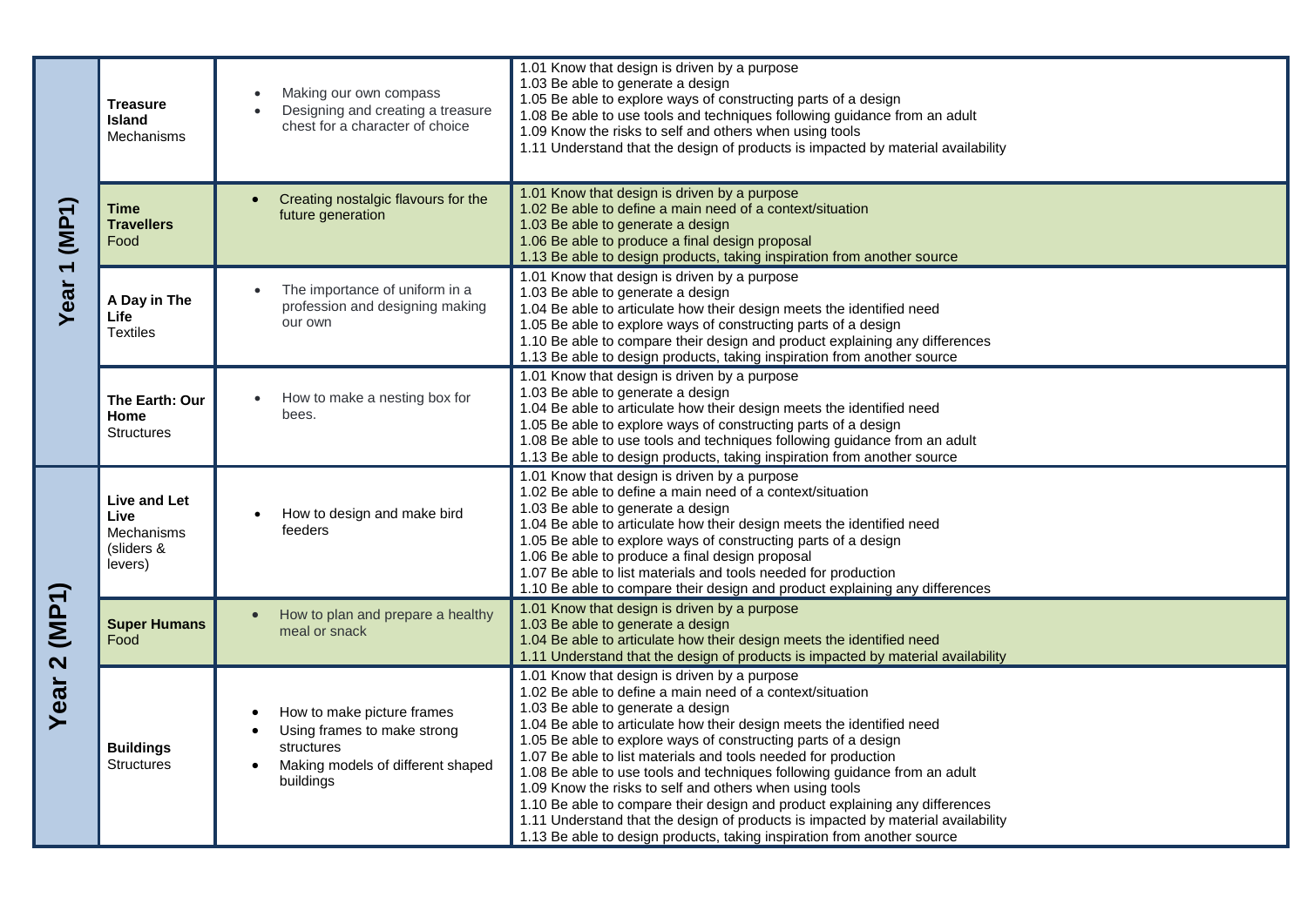| From A to B<br><b>Mechanisms</b><br>(wheels &<br>axles) | How to apply what we have learned<br>about transport to plan and make<br>our own vehicle<br>How to test our vehicles to see how<br>well they work | 1.01 Know that design is driven by a purpose<br>1.03 Be able to generate a design<br>1.04 Be able to articulate how their design meets the identified need<br>1.05 Be able to explore ways of constructing parts of a design<br>1.06 Be able to produce a final design proposal<br>1.08 Be able to use tools and techniques following guidance from an adult<br>1.10 Be able to compare their design and product explaining any differences                                                                     |
|---------------------------------------------------------|---------------------------------------------------------------------------------------------------------------------------------------------------|-----------------------------------------------------------------------------------------------------------------------------------------------------------------------------------------------------------------------------------------------------------------------------------------------------------------------------------------------------------------------------------------------------------------------------------------------------------------------------------------------------------------|
| The Magic Toy<br>Maker<br><b>Mechanisms</b>             | 'Magic' toys that fool our eyes<br>How to design and make our own<br>board game                                                                   | 1.01 Know that design is driven by a purpose<br>1.03 Be able to generate a design<br>1.05 Be able to explore ways of constructing parts of a design<br>1.06 Be able to produce a final design proposal<br>1.07 Be able to list materials and tools needed for production<br>1.08 Be able to use tools and techniques following guidance from an adult<br>1.10 Be able to compare their design and product explaining any differences<br>1.13 Be able to design products, taking inspiration from another source |

# **Key Stage 2**

# **NC Statutory Programme of Study KS2**

## **Key stage 2**

Through a variety of creative and practical activities, pupils should be taught the knowledge, understanding and skills needed to engage in an iterative process of designing and making. They should work in a range of relevant contexts [for example, the home, school, leisure, culture, enterprise, industry and the wider environment].

When designing and making, pupils should be taught to:

#### **Design**

- " use research and develop design criteria to inform the design of innovative, functional, appealing products that are fit for purpose, aimed at particular individuals or groups
- generate, develop, model and communicate their ideas through discussion, annotated  $\mathbf{u}$ sketches, cross-sectional and exploded diagrams, prototypes, pattern pieces and computer-aided design

#### **Make**

- select from and use a wider range of tools and equipment to perform practical tasks ×. [for example, cutting, shaping, joining and finishing], accurately
- select from and use a wider range of materials and components, including construction  $\mathbf{u}$ materials, textiles and ingredients, according to their functional properties and aesthetic qualities

# **Cooking and Nutrition**

#### • Understand and apply the principles of a healthy and varied diet

- Prepare and cook a variety of predominantly savoury dishes using a range of cooking techniques
- Understand seasonality, and know where and how a variety of ingredients are grown, reared, caught and processed

## **Evaluate**

- . investigate and analyse a range of existing products
- " evaluate their ideas and products against their own design criteria and consider the views of others to improve their work
- " understand how key events and individuals in design and technology have helped shape the world

### **Technical knowledge**

- " apply their understanding of how to strengthen, stiffen and reinforce more complex structures
- " understand and use mechanical systems in their products [for example, gears, pulleys, cams, levers and linkages]
- " understand and use electrical systems in their products ffor example, series circuits incorporating switches, bulbs, buzzers and motors]
- apply their understanding of computing to program, monitor and control their products.

| <b>Unit being</b><br>$\boldsymbol{\omega}$ aught              | Learners will be finding out                 | Knowledge, Skills and Understanding                                                                                                                                                                                                                                        |
|---------------------------------------------------------------|----------------------------------------------|----------------------------------------------------------------------------------------------------------------------------------------------------------------------------------------------------------------------------------------------------------------------------|
| <b>Bright</b><br><b>Sparks</b><br>Electronics<br>and Textiles | How to make a model with light and<br>sound. | 2.06 Be able to produce a final design proposal identifying appropriate materials<br>2.07 Be able to list materials, tools and techniques needed for production<br>2.10 Be able to compare their design and product explaining any differences and suggesting improvements |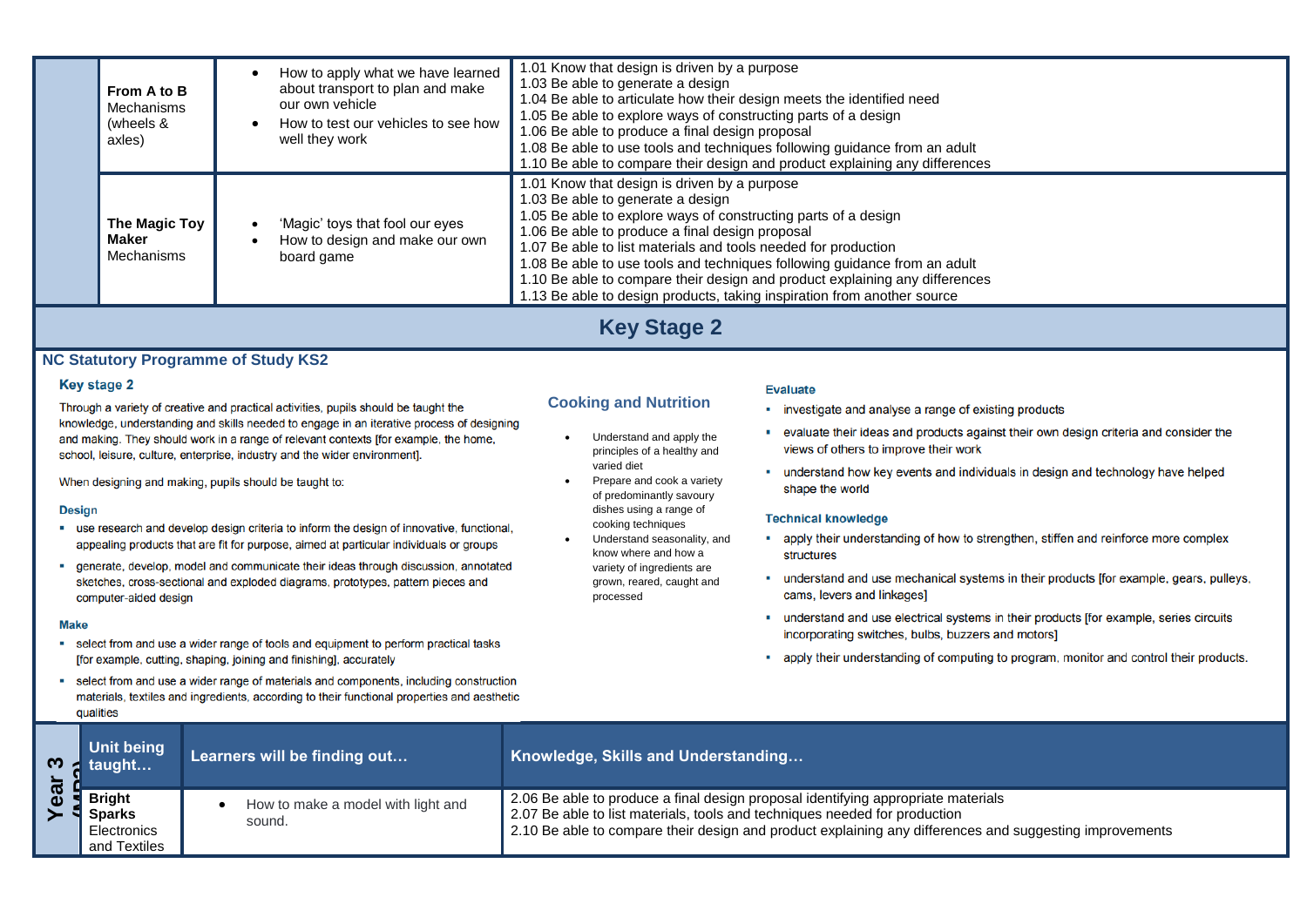|                 | Shake it                                                                    | The different types of milk packaging<br>Designing our own milkshake brand<br>and packaging.                                                           | 2.01 Know that designs should consider aesthetics and function<br>2.02 Be able to define the criteria that would meet the needs of a context/situation<br>2.13 Be able to adapt and/or combine others' products for a new creation                                                                                                                                                                                                                                                                                                                                                                                                                                                                           |
|-----------------|-----------------------------------------------------------------------------|--------------------------------------------------------------------------------------------------------------------------------------------------------|--------------------------------------------------------------------------------------------------------------------------------------------------------------------------------------------------------------------------------------------------------------------------------------------------------------------------------------------------------------------------------------------------------------------------------------------------------------------------------------------------------------------------------------------------------------------------------------------------------------------------------------------------------------------------------------------------------------|
|                 | <b>Travel and</b><br><b>Tourism</b><br>Mechanisms                           | Designs for the future of travel<br>Levers and linkages<br>Adding moving parts to models<br>Creating a model of our futuristic<br>$\bullet$<br>design. | 2.01 Know that designs should consider aesthetics and function<br>2.02 Be able to define the criteria that would meet the needs of a context/situation<br>2.03 Be able to generate more than one design<br>2.04 Be able to articulate how each design meets the identified needs<br>2.05 Be able to use modelling and testing to explore parts of a design<br>2.07 Be able to list materials, tools and techniques needed for production<br>2.08 Be able to use appropriate tools and techniques independently<br>2.09 Know how to avoid the risks associated with using tools and sharing spaces<br>2.10 Be able to compare their design and product explaining any differences and suggesting improvements |
| 4 (MP2)<br>Year | Making<br><b>Waves</b>                                                      | Making a pitched wind instrument.                                                                                                                      | 2.02 Be able to define the criteria that would meet the needs of a context/situation<br>2.05 Be able to use modelling and testing to explore parts of a design<br>2.08 Be able to use appropriate tools and techniques independently<br>2.09 Know how to avoid the risks associated with using tools and sharing spaces                                                                                                                                                                                                                                                                                                                                                                                      |
|                 | <b>Different</b><br>Places,<br><b>Similar</b><br><b>Lives</b><br>Mechanisms | Different transport for moving resources<br>Transporting items by pushing, pulling<br>and sliding.                                                     | 2.02 Be able to define the criteria that would meet the needs of a context/situation<br>2.03 Be able to generate more than one design<br>2.04 Be able to articulate how each design meets the identified needs<br>2.05 Be able to use modelling and testing to explore parts of a design<br>2.06 Be able to produce a final design proposal identifying appropriate materials<br>2.13 Be able to adapt and/or combine others' products for a new creation                                                                                                                                                                                                                                                    |
|                 | <b>All Aboard</b><br><b>Structures</b><br>and Food                          | Making different bridge designs<br>How to plan and prepare savoury<br><b>biscuits</b><br>How to design and make food<br>packaging                      | 2.01 Know that designs should consider aesthetics and function<br>2.02 Be able to define the criteria that would meet the needs of a context/situation<br>2.04 Be able to articulate how each design meets the identified needs<br>2.07 Be able to list materials, tools and techniques needed for production<br>2.09 Know how to avoid the risks associated with using tools and sharing spaces<br>2.13 Be able to adapt and/or combine others' products for a new creation                                                                                                                                                                                                                                 |
|                 | <b>Feel the</b><br><b>Force</b><br>Structures &<br>Mechanisms               | How to design and make a marble run<br>How wheels, levers, pulleys, slides and<br>floats work                                                          | 2.04 Be able to articulate how each design meets the identified needs<br>2.06 Be able to produce a final design proposal identifying appropriate materials<br>2.07 Be able to list materials, tools and techniques needed for production<br>2.08 Be able to use appropriate tools and techniques independently<br>2.09 Know how to avoid the risks associated with using tools and sharing spaces                                                                                                                                                                                                                                                                                                            |
| Year<br>X       | <b>Bake it</b><br>Food                                                      | How to design and make a new brand<br>of bread                                                                                                         | 3.04 Be able to respond to identified needs, wants and opportunities with informed designs and products<br>3.05 Be able to gather and use information to suggest solutions to problems<br>3.06 Be able to devise and use step-by-step plans<br>3.07 Be able to consider the needs of users when designing and making<br>3.08 Be able to select the most appropriate available tools and materials for a task<br>3.09 Be able to work with a variety of tools and materials with some accuracy                                                                                                                                                                                                                |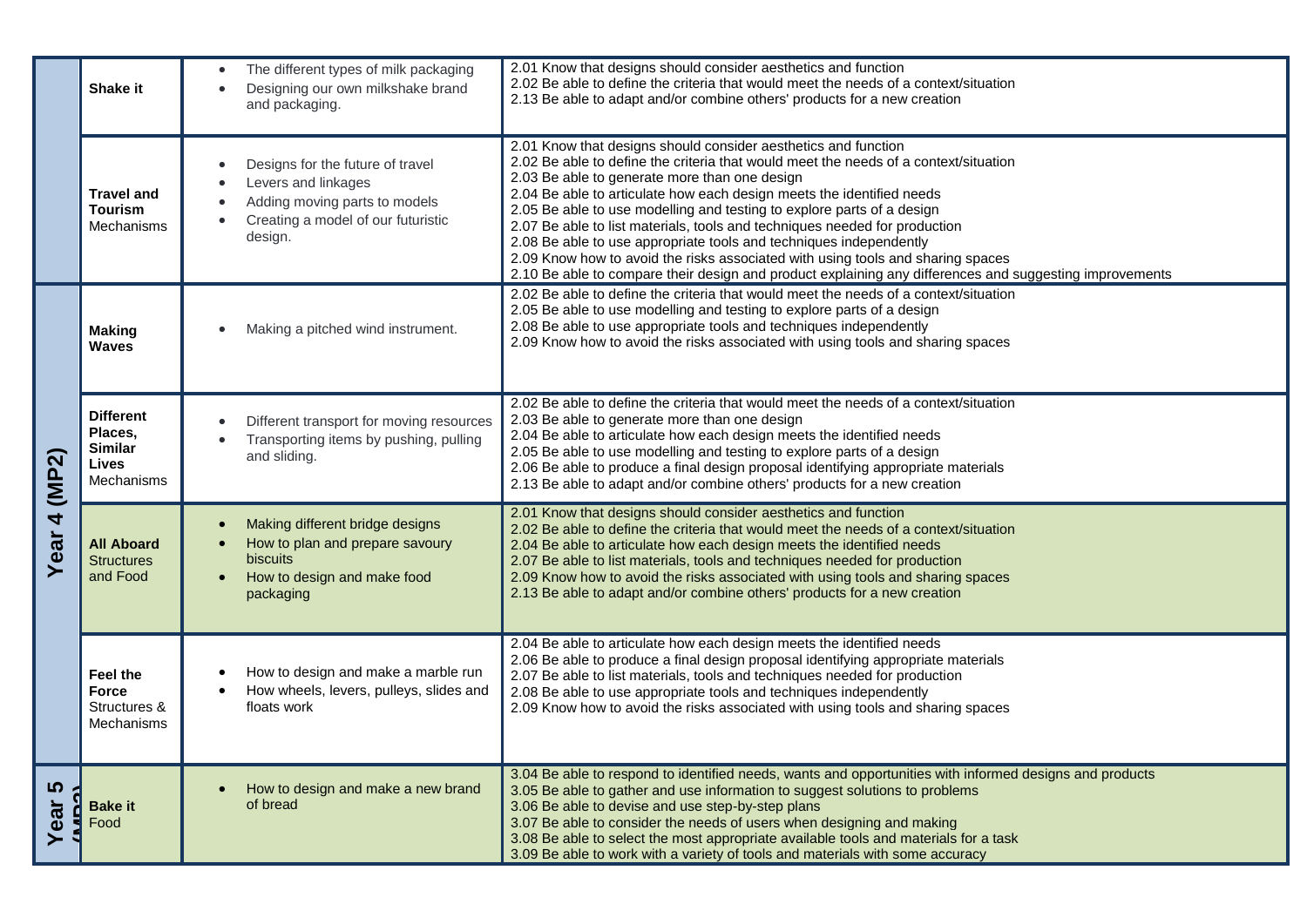|                            |                                                                                |                                                                                                                                                                                                                                                                                                                                                                                             | 3.10 Be able to test and evaluate their own work and improve on it                                                                                                                                                                                                                                                                                                                                                                                                                                                                                                                                                                                                                                                                                                                                                                                                                                                                                                                                                                                                                                                                                                                                                                                                                                                                                                                                                                                      |
|----------------------------|--------------------------------------------------------------------------------|---------------------------------------------------------------------------------------------------------------------------------------------------------------------------------------------------------------------------------------------------------------------------------------------------------------------------------------------------------------------------------------------|---------------------------------------------------------------------------------------------------------------------------------------------------------------------------------------------------------------------------------------------------------------------------------------------------------------------------------------------------------------------------------------------------------------------------------------------------------------------------------------------------------------------------------------------------------------------------------------------------------------------------------------------------------------------------------------------------------------------------------------------------------------------------------------------------------------------------------------------------------------------------------------------------------------------------------------------------------------------------------------------------------------------------------------------------------------------------------------------------------------------------------------------------------------------------------------------------------------------------------------------------------------------------------------------------------------------------------------------------------------------------------------------------------------------------------------------------------|
|                            | Existing,<br>Endangered,<br><b>Extinct</b><br><b>Mechanisms</b><br>& Structure | How to design and make our own<br>compost bin                                                                                                                                                                                                                                                                                                                                               | 3.04 Be able to respond to identified needs, wants and opportunities with informed designs and products<br>3.05 Be able to gather and use information to suggest solutions to problems<br>3.06 Be able to devise and use step-by-step plans<br>3.07 Be able to consider the needs of users when designing and making<br>3.08 Be able to select the most appropriate available tools and materials for a task<br>3.09 Be able to work with a variety of tools and materials with some accuracy<br>3.11 Be able to investigate the way in which simple products in everyday use are designed and made and how they work                                                                                                                                                                                                                                                                                                                                                                                                                                                                                                                                                                                                                                                                                                                                                                                                                                   |
|                            | Look Hear<br><b>Structure</b>                                                  | How to design and make a stringed<br>$\bullet$<br>instrument                                                                                                                                                                                                                                                                                                                                | 3.05 Be able to gather and use information to suggest solutions to problems<br>3.08 Be able to select the most appropriate available tools and materials for a task<br>3.09 Be able to work with a variety of tools and materials with some accuracy<br>3.10 Be able to test and evaluate their own work and improve on it<br>3.11 Be able to investigate the way in which simple products in everyday use are designed and made and how they work                                                                                                                                                                                                                                                                                                                                                                                                                                                                                                                                                                                                                                                                                                                                                                                                                                                                                                                                                                                                      |
|                            | Earth as an<br><b>Island</b><br>Food                                           | About the different food groups and<br>$\bullet$<br>their importance in our diets<br>How different foods come from different<br>$\bullet$<br>places, and why that is<br>How to keep safe when preparing food<br>$\bullet$<br>How to prepare simple savoury dishes<br>$\bullet$<br>from islands around the world<br>How to plan, create and evaluate an<br>$\bullet$<br>island-inspired dish | 3.06 Be able to devise and use step-by-step plans<br>3.08 Be able to select the most appropriate available tools and materials for a task<br>3.09 Be able to work with a variety of tools and materials with some accuracy<br>3.10 Be able to test and evaluate their own work and improve on it<br>3.14 Understand the ways in which technology can be used to meet needs, wants and opportunities<br>3.16 Understand that the quality of a product depends on how well it is made and how well it meets its intended purpose                                                                                                                                                                                                                                                                                                                                                                                                                                                                                                                                                                                                                                                                                                                                                                                                                                                                                                                          |
| (MP3)<br>Year <sub>6</sub> | <b>What Price</b><br>Progress?<br>CAD,<br>Electronics,<br>Mechanisms.          | About the types of technology we use in<br>our daily lives<br>About technology that is being<br>$\bullet$<br>developed for the future<br>How to evaluate existing technology<br>$\bullet$<br>against agreed criteria<br>How to design and make our own future<br>$\bullet$<br>technology to meet a need<br>How to evaluate each other's' designs<br>$\bullet$                               | 3.01 Know that technology affects people's lives<br>3.02 Know how the lives of people in the host country are affected by the extent of technological advance<br>3.03 Know how the lives of people in their home country are affected by the extent of technological advance<br>3.04 Be able to respond to identified needs, wants and opportunities with informed designs and products<br>3.05 Be able to gather and use information to suggest solutions to problems<br>3.06 Be able to devise and use step-by-step plans<br>3.07 Be able to consider the needs of users when designing and making<br>3.08 Be able to select the most appropriate available tools and materials for a task<br>3.09 Be able to work with a variety of tools and materials with some accuracy<br>3.10 Be able to test and evaluate their own work and improve on it<br>3.11 Be able to investigate the way in which simple products in everyday use are designed and made and how they work<br>3.12 Be able to evaluate the effectiveness of simple products in everyday use<br>3.13 Understand the need for accurate design and working<br>3.14 Understand the ways in which technology can be used to meet needs, wants and opportunities<br>3.15 Understand that different techniques, tools and materials are needed for different tasks<br>3.16 Understand that the quality of a product depends on how well it is made and how well it meets its intended purpose |
|                            | <b>Being</b><br><b>Human</b><br>Food                                           | How to plan and prepare a healthy<br>meal                                                                                                                                                                                                                                                                                                                                                   | 3.05 Be able to gather and use information to suggest solutions to problems<br>3.06 Be able to devise and use step-by-step plans<br>3.07 Be able to consider the needs of users when designing and making<br>3.09 Be able to work with a variety of tools and materials with some accuracy                                                                                                                                                                                                                                                                                                                                                                                                                                                                                                                                                                                                                                                                                                                                                                                                                                                                                                                                                                                                                                                                                                                                                              |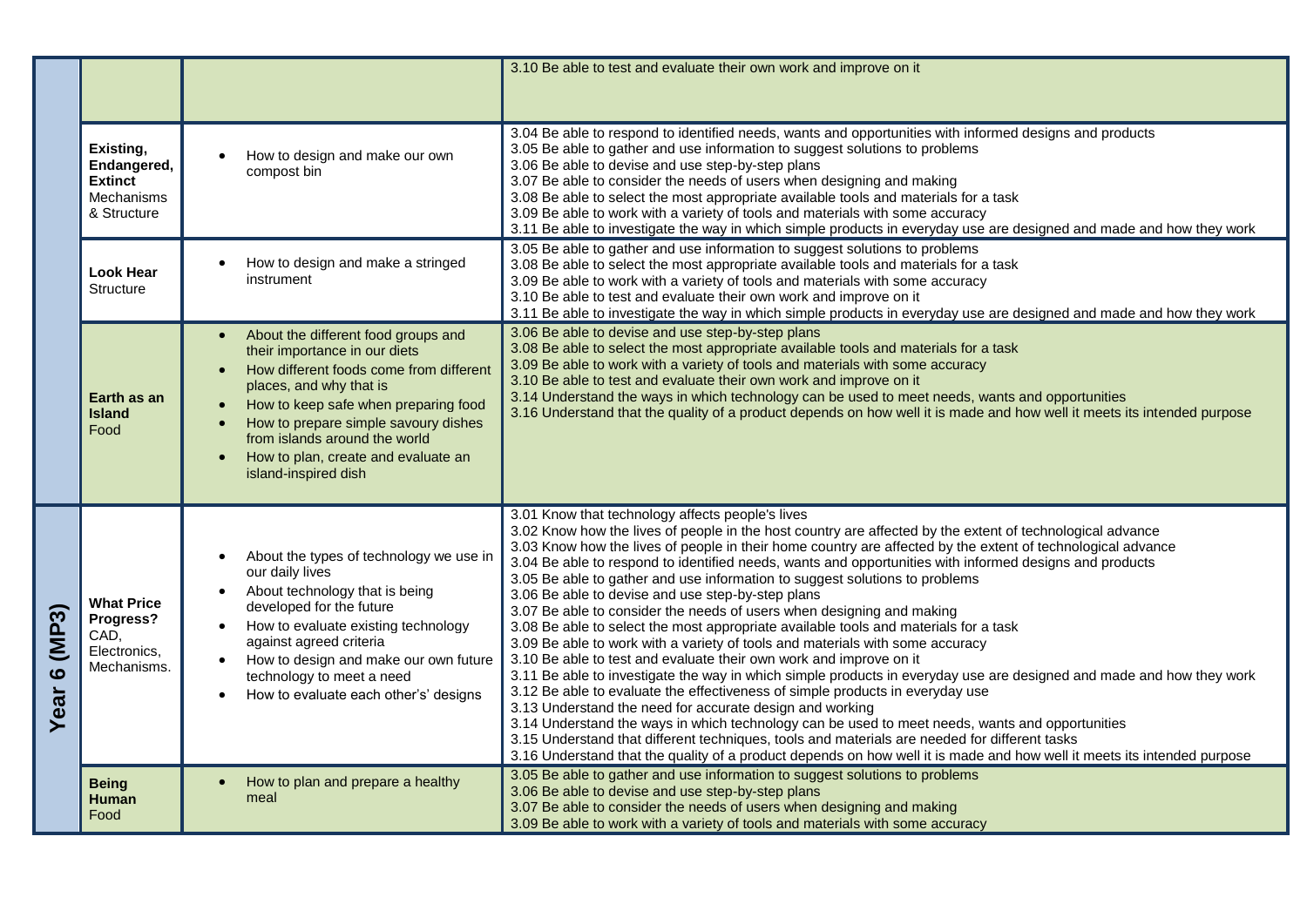|  | Year 6<br><b>Production</b><br>Textiles | How to design and make costumes and<br>scenery for the end of year production | 3.04 Be able to respond to identified needs, wants and opportunities with informed designs and products<br>3.06 Be able to devise and use step-by-step plans<br>3.07 Be able to consider the needs of users when designing and making<br>3.08 Be able to select the most appropriate available tools and materials for a task<br>3.09 Be able to work with a variety of tools and materials with some accuracy<br>3.10 Be able to test and evaluate their own work and improve on it<br>3.13 Understand the need for accurate design and working<br>3.14 Understand the ways in which technology can be used to meet needs, wants and opportunities<br>3.15 Understand that different techniques, tools and materials are needed for different tasks<br>3.16 Understand that the quality of a product depends on how well it is made and how well it meets its intended purpose |
|--|-----------------------------------------|-------------------------------------------------------------------------------|---------------------------------------------------------------------------------------------------------------------------------------------------------------------------------------------------------------------------------------------------------------------------------------------------------------------------------------------------------------------------------------------------------------------------------------------------------------------------------------------------------------------------------------------------------------------------------------------------------------------------------------------------------------------------------------------------------------------------------------------------------------------------------------------------------------------------------------------------------------------------------|
|--|-----------------------------------------|-------------------------------------------------------------------------------|---------------------------------------------------------------------------------------------------------------------------------------------------------------------------------------------------------------------------------------------------------------------------------------------------------------------------------------------------------------------------------------------------------------------------------------------------------------------------------------------------------------------------------------------------------------------------------------------------------------------------------------------------------------------------------------------------------------------------------------------------------------------------------------------------------------------------------------------------------------------------------|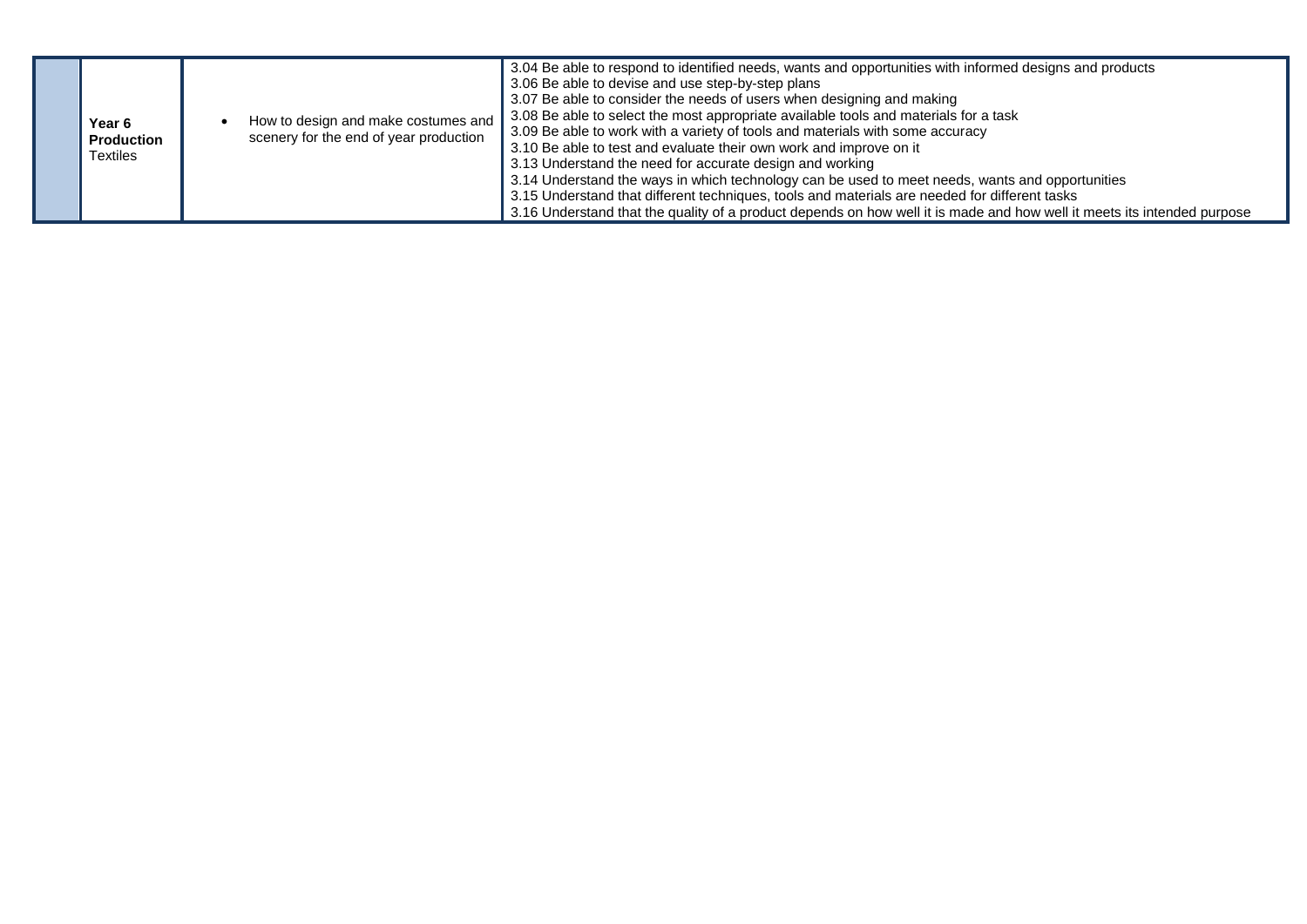| <b>Key Vocabulary</b>                                                 |                                                                                                                                                                                                                                                                                                                                                      |                                                                                                                                                                                                                                                                                                                                                           |                                                                                                                                                                                                                                                                                                                                                                               |
|-----------------------------------------------------------------------|------------------------------------------------------------------------------------------------------------------------------------------------------------------------------------------------------------------------------------------------------------------------------------------------------------------------------------------------------|-----------------------------------------------------------------------------------------------------------------------------------------------------------------------------------------------------------------------------------------------------------------------------------------------------------------------------------------------------------|-------------------------------------------------------------------------------------------------------------------------------------------------------------------------------------------------------------------------------------------------------------------------------------------------------------------------------------------------------------------------------|
|                                                                       | EYFS, Years 1 and 2                                                                                                                                                                                                                                                                                                                                  | Year 3 and 4                                                                                                                                                                                                                                                                                                                                              | Year 5 and 6                                                                                                                                                                                                                                                                                                                                                                  |
| <b>GENERATING</b><br>IDEAS,<br><b>EVALUATING</b><br><b>AND MAKING</b> | planning, investigating design, evaluate, make,<br>user, purpose, ideas, product, investigating,<br>planning, design, make, evaluate, user, design<br>criteria, function                                                                                                                                                                             | user, purpose, design, model, evaluate, prototype, annotated<br>sketch, functional, innovative, investigate, label, drawing,<br>function, planning, design criteria, appealing, evaluating,<br>design brief, design criteria, sensory evaluations                                                                                                         | design decisions, functionality, authentic, user, purpose,<br>design specification, design brief, innovative, research,<br>evaluate, design criteria, annotate, evaluate, mock-up,<br>prototype, function, innovative, design brief, prototype,<br>annotated sketch, purpose, functional                                                                                      |
| <b>FOOD</b>                                                           | fruit and vegetable names, names of equipment<br>and utensils sensory vocabulary e.g. soft, juicy,<br>crunchy, sweet, sticky, smooth, sharp, crisp,<br>sour, hard flesh, skin, seed, pip, core, slicing,<br>peeling, cutting, squeezing, healthy diet,<br>choosing, ingredients,                                                                     | name of products, names of equipment, utensils, techniques<br>and ingredients texture, taste, sweet, sour, hot, spicy,<br>appearance, smell, preference, greasy, moist, cook, fresh,<br>savoury, hygienic, edible, grown, reared, caught, frozen,<br>tinned, processed, seasonal, harvested healthy/varied diet                                           | ingredients, yeast, dough, bran, flour, wholemeal,<br>unleavened, baking soda, spice, herbs fat, sugar,<br>carbohydrate, protein, vitamins, nutrients, nutrition,<br>healthy, varied, gluten, dairy, allergy, intolerance,<br>savoury, source, seasonality utensils, combine, fold,<br>knead, stir, pour, mix, rubbing in, whisk, beat, roll out,<br>shape, sprinkle, crumble |
| <b>STRUCTURES</b>                                                     | cut, fold, join, fix structure, wall, tower,<br>framework, weak, strong, base, top, underneath,<br>side, edge, surface, thinner, thicker, corner, point,<br>straight, curved, metal, wood, plastic circle,<br>triangle, square, rectangle, cuboid, cube, cylinder                                                                                    | shell structure, three-dimensional (3-D) shape, net, cube,<br>cuboid, prism, vertex, edge, face, length, width, breadth,<br>capacity, marking out, scoring, shaping, tabs, adhesives,<br>joining, assemble, accuracy, material, stiff, strong, reduce,<br>reuse, recycle, corrugating, ribbing, laminating, font, lettering,<br>text, graphics, decision, | frame structure, stiffen, strengthen, reinforce,<br>triangulation, stability, shape, join, temporary, permanent                                                                                                                                                                                                                                                               |
| <b>TEXTILES</b>                                                       | joining and finishing techniques, tools, fabrics and<br>components, template, pattern pieces, mark out,<br>join, decorate, finish                                                                                                                                                                                                                    | fabric, names of fabrics, fastening, compartment, zip, button,<br>structure, finishing technique, strength, weakness, stiffening,<br>templates, stitch, seam, seam allowance                                                                                                                                                                              | seam, seam allowance, wadding, reinforce, right side,<br>wrong side, hem, template, pattern pieces, name of<br>textiles and fastenings used, pins, needles, thread,<br>pinking shears, fastenings,                                                                                                                                                                            |
| <b>MECHANISM</b>                                                      | slider, lever, pivot, slot, bridge/guide, card,<br>masking tape, paper fastener, join, pull, push, up,<br>down, straight, curve, forwards, backwards<br>vehicle, wheel, axle, axle holder, chassis, body,<br>cab assembling, cutting, joining, shaping,<br>finishing, fixed, free, moving, mechanism names<br>of tools, equipment and materials used | mechanism, lever, linkage, pivot, slot, bridge, guide system,<br>input, process, output linear, rotary, oscillating, reciprocating                                                                                                                                                                                                                        | pulley, drive belt, gear, rotation, spindle, driver, follower,<br>ratio, transmit, axle, motor, circuit, switch, circuit diagram,<br>annotated drawings, exploded diagrams, mechanical<br>system, electrical system, input, process, output                                                                                                                                   |
| <b>ELECTRONICS</b>                                                    | instructions, circuit, attach, wire, battery, switch,<br>craft knife, assemble, connection                                                                                                                                                                                                                                                           | series circuit, fault, connection, toggle switch, push-to-make<br>switch, push-to-break switch, battery, battery holder, bulb,<br>bulb holder, wire, insulator, conductor, crocodile clip, control,<br>program, system, input device, output device                                                                                                       | reed switch, toggle switch, push-to-make switch, push-to-<br>break switch, light dependent resistor (LDR), tilt switch,<br>light emitting diode (LED), bulb, bulb holder, battery,<br>battery holder, USB cable, wire, insulator, conductor,<br>crocodile clip control, program, system, input device,<br>output device, series circuit, parallel circuit                     |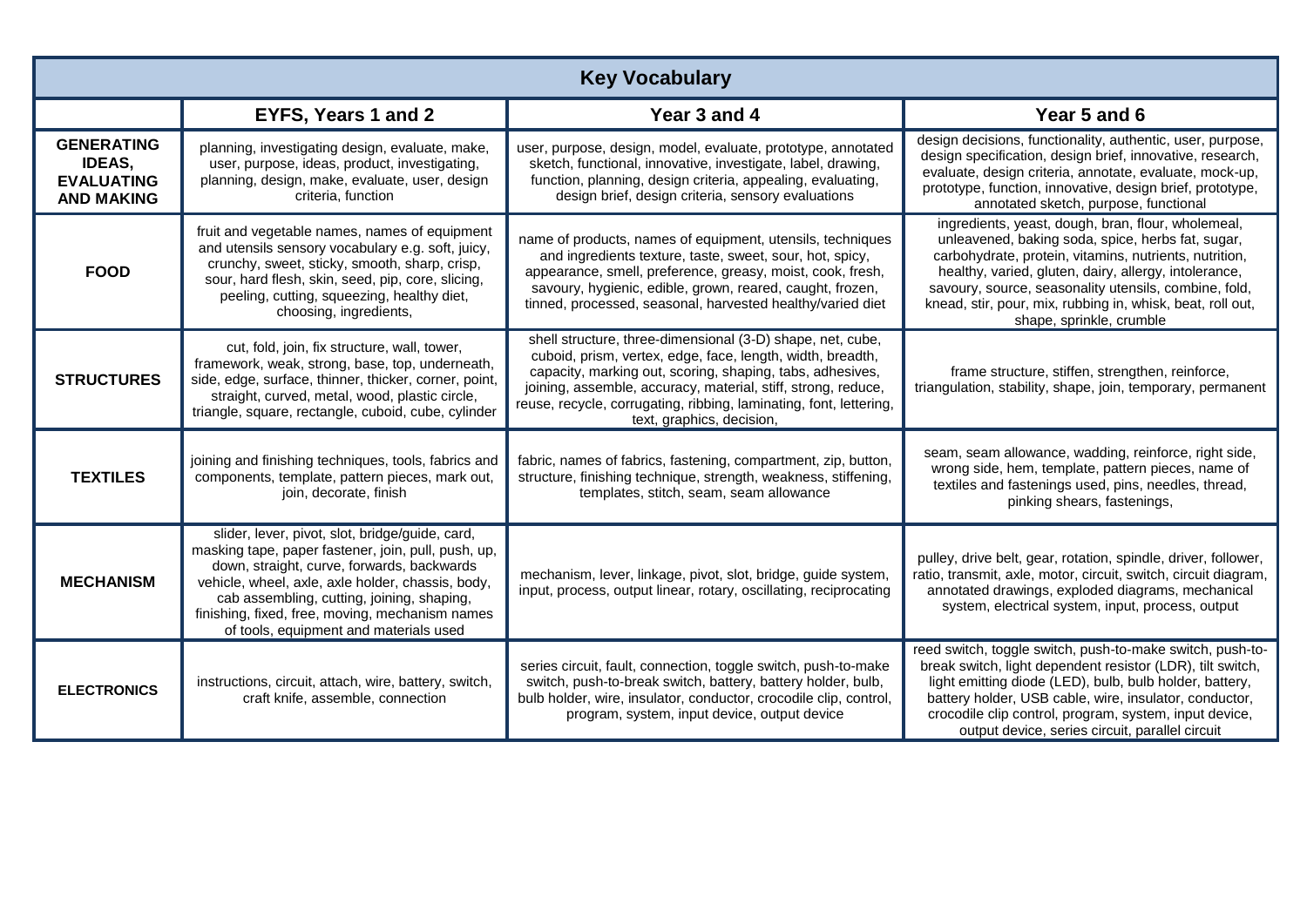| <b>Curriculum Expectations and Guidance</b><br>What pupils should know, be able to do and understand |                                                                                                                                                                                                                                                                                                                                                                                                                                                                                                                                                                                                                                                                                                                                                                                                                                                                                                                                                                                                                                                                                                                                                    |                                                                                                                                                                                                                                                                                                                                                                                                                                                                                                                                                                                                                                                                                                                                                                                                                                                                                                                                                                                                                                                                                                                                                                                                                                                  |                                                                                                                                                                                                                                                                                                                                                                                                                                                                                                                                                                                                                                                                                                                                                                                                                                                                                                                                                                                                                                                                                                                                                                                                                                                                                                                    |  |
|------------------------------------------------------------------------------------------------------|----------------------------------------------------------------------------------------------------------------------------------------------------------------------------------------------------------------------------------------------------------------------------------------------------------------------------------------------------------------------------------------------------------------------------------------------------------------------------------------------------------------------------------------------------------------------------------------------------------------------------------------------------------------------------------------------------------------------------------------------------------------------------------------------------------------------------------------------------------------------------------------------------------------------------------------------------------------------------------------------------------------------------------------------------------------------------------------------------------------------------------------------------|--------------------------------------------------------------------------------------------------------------------------------------------------------------------------------------------------------------------------------------------------------------------------------------------------------------------------------------------------------------------------------------------------------------------------------------------------------------------------------------------------------------------------------------------------------------------------------------------------------------------------------------------------------------------------------------------------------------------------------------------------------------------------------------------------------------------------------------------------------------------------------------------------------------------------------------------------------------------------------------------------------------------------------------------------------------------------------------------------------------------------------------------------------------------------------------------------------------------------------------------------|--------------------------------------------------------------------------------------------------------------------------------------------------------------------------------------------------------------------------------------------------------------------------------------------------------------------------------------------------------------------------------------------------------------------------------------------------------------------------------------------------------------------------------------------------------------------------------------------------------------------------------------------------------------------------------------------------------------------------------------------------------------------------------------------------------------------------------------------------------------------------------------------------------------------------------------------------------------------------------------------------------------------------------------------------------------------------------------------------------------------------------------------------------------------------------------------------------------------------------------------------------------------------------------------------------------------|--|
|                                                                                                      | Years 1 and 2                                                                                                                                                                                                                                                                                                                                                                                                                                                                                                                                                                                                                                                                                                                                                                                                                                                                                                                                                                                                                                                                                                                                      | Years 3 and 4                                                                                                                                                                                                                                                                                                                                                                                                                                                                                                                                                                                                                                                                                                                                                                                                                                                                                                                                                                                                                                                                                                                                                                                                                                    | Years 5 and 6                                                                                                                                                                                                                                                                                                                                                                                                                                                                                                                                                                                                                                                                                                                                                                                                                                                                                                                                                                                                                                                                                                                                                                                                                                                                                                      |  |
|                                                                                                      | KS1 Design and Technology National Curriculum<br>Through a variety of creative and practical activities.<br>pupils should be taught the knowledge, understanding<br>and skills needed to engage in an iterative process of<br>designing.<br>They should work in a range of relevant contexts [for<br>example, the home and school, gardens and<br>playgrounds, the local community, industry and the wider<br>environment].<br>Children design purposeful, functional, appealing<br>products for themselves and other users based on design<br>criteria.<br>They generate, develop, model and communicate their<br>ideas through talking, drawing, templates, mock-ups<br>and, where appropriate, information and communication<br>technology.<br>Children can:<br>use their knowledge of existing products and their<br>a.<br>own experience to help generate their ideas;<br>design products that have a purpose and are aimed<br>$\mathsf{b}$<br>at an intended user:<br>explain how their products will look and work<br>$\mathbb C$<br>through talking and simple annotated drawings;<br>design models using simple computing software;<br>d. | KS2 Design and Technology National Curriculum<br>Through a variety of creative and practical activities,<br>pupils should be taught the knowledge, understanding<br>and skills needed to engage in an iterative process of<br>designing.<br>They should work in a range of relevant contexts [for<br>example, the home, school, leisure, culture, enterprise,<br>industry and the wider environment].<br>Children use research and develop design criteria to inform<br>the design of innovative, functional, appealing products that<br>are fit for purpose, aimed at particular individuals or groups.<br>They generate, develop, model and communicate their<br>ideas through discussion, annotated sketches, cross-<br>sectional and exploded diagrams, prototypes, pattern<br>pieces and computer- aided design.<br>Children can:<br>identify the design features of their products that<br>a<br>will appeal to intended customers;<br>$\mathbf b$<br>use their knowledge of a broad range of existing<br>products to help generate their ideas;<br>design innovative and appealing products that<br>$\mathbb{C}$<br>have a clear purpose and are aimed at a specific<br>user;<br>d<br>explain how particular parts of their products work; | KS2 Design and Technology National Curriculum<br>Through a variety of creative and practical activities, pupils<br>should be taught the knowledge, understanding and skills<br>needed to engage in an iterative process of designing.<br>They should work in a range of relevant contexts [for example,<br>the home, school, leisure, culture, enterprise, industry and the<br>wider environment].<br>Children use research and develop design criteria to inform the<br>design of innovative, functional, appealing products that are fit<br>for purpose, aimed at particular individuals or groups.<br>They generate, develop, model and communicate their ideas<br>through discussion, annotated sketches, cross-sectional and<br>exploded diagrams, prototypes, pattern pieces and computer-<br>aided design.<br>Children can:<br>use research to inform and develop detailed design criteria<br>to inform the design of innovative, functional and<br>appealing products that are fit for purpose and aimed at a<br>target market:<br>use their knowledge of a broad range of existing products<br>$\mathsf{b}$<br>to help generate their ideas;<br>design products that have a clear purpose and indicate the<br>$\mathbb{C}$<br>design features of their products that will appeal to the<br>intended user: |  |
| $\overline{\mathbf{C}}$<br>DESI                                                                      | plan and test ideas using templates and mock-<br>e<br>ups;<br>understand and follow simple design criteria;<br>work in a range of relevant contexts, for<br>$\mathbb{Q}$<br>example imaginary, story-based, home,<br>school and the wider environment.                                                                                                                                                                                                                                                                                                                                                                                                                                                                                                                                                                                                                                                                                                                                                                                                                                                                                             | use annotated sketches and cross-sectional drawings<br>$\mathbf{e}$<br>to develop and communicate their ideas;<br>when designing, explore different initial ideas<br>before coming up with a final design;<br>when planning, start to explain their choice of<br>$\Box$<br>materials and components including function and<br>aesthetics;<br>test ideas out through using prototypes;<br>use computer-aided design to develop and<br>communicate their ideas (see note on p. 1);<br>develop and follow simple design criteria;<br>work in a broader range of relevant contexts, for example<br>entertainment, the home, school, leisure, food industry<br>and the wider environment.                                                                                                                                                                                                                                                                                                                                                                                                                                                                                                                                                             | explain how particular parts of their products work;<br>d<br>use annotated sketches, cross-sectional drawings and<br>e<br>exploded diagrams (possibly including computer-aided<br>design) to develop and communicate their ideas;<br>generate a range of design ideas and clearly communicate<br>final designs;<br>consider the availability and costings of resources when<br>g<br>planning out designs;<br>work in a broad range of relevant contexts, for example<br>h.<br>conservation, the home, school, leisure, culture, enterprise,<br>industry and the wider environment.                                                                                                                                                                                                                                                                                                                                                                                                                                                                                                                                                                                                                                                                                                                                 |  |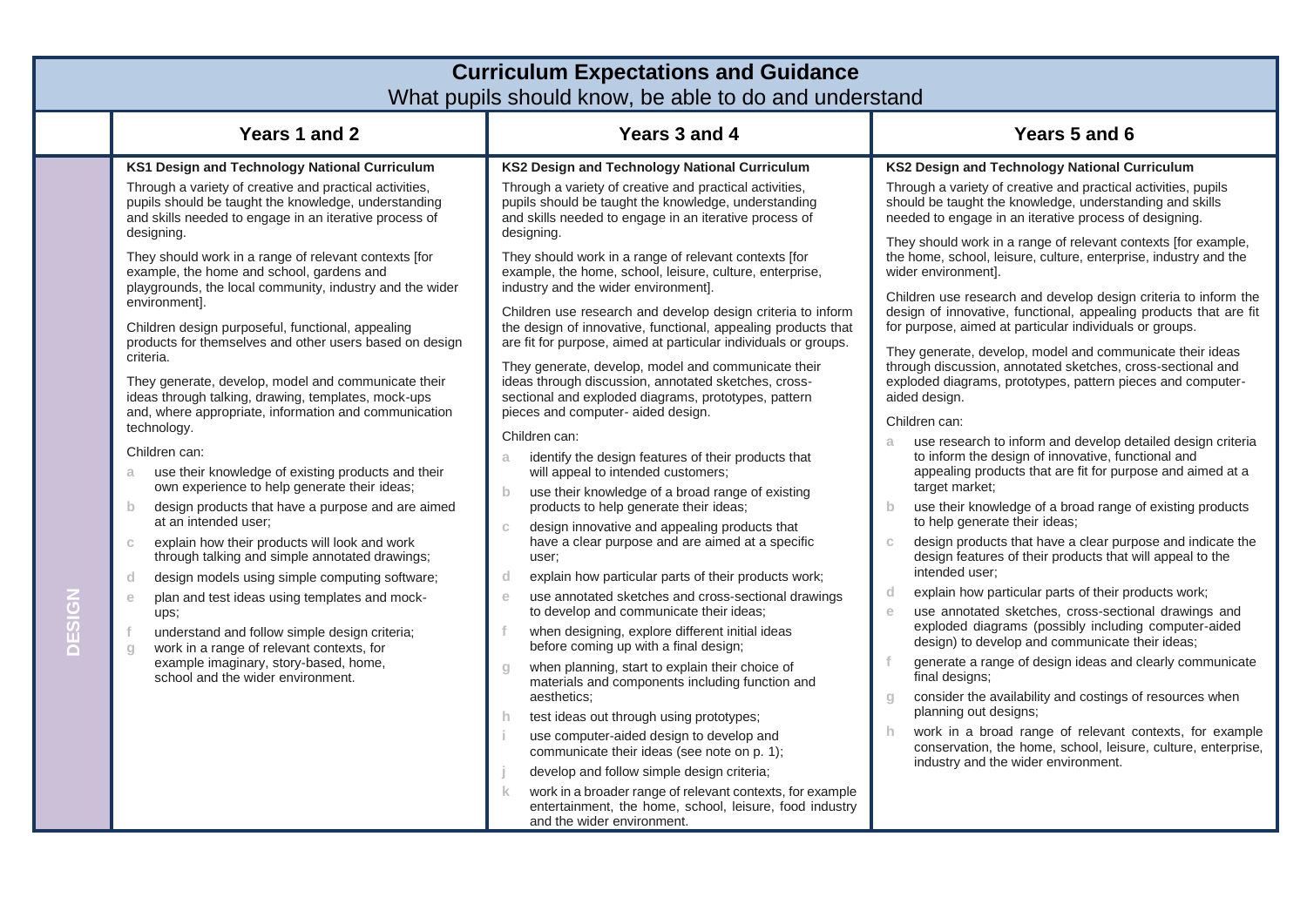| KS1 Design and Technology National Curriculum                                                                                                                                        | KS2 Design and Technology National Curriculum                                                                                                                                                              | KS2 Design and Technology National Curriculum                                                                                                                                                              |  |
|--------------------------------------------------------------------------------------------------------------------------------------------------------------------------------------|------------------------------------------------------------------------------------------------------------------------------------------------------------------------------------------------------------|------------------------------------------------------------------------------------------------------------------------------------------------------------------------------------------------------------|--|
| Through a variety of creative and practical activities,<br>pupils should be taught the knowledge, understanding<br>and skills needed to engage in an iterative process of<br>making. | Through a variety of creative and practical activities,<br>pupils should be taught the knowledge, understanding<br>and skills needed to engage in an iterative process of<br>making.                       | Through a variety of creative and practical activities, pupils<br>should be taught the knowledge, understanding and skills<br>needed to engage in an iterative process of making.                          |  |
| Children select from and use a range of tools and<br>equipment to perform practical tasks [for example, cutting,<br>shaping, joining and finishing].                                 | Children select from and use a wider range of tools and<br>equipment to perform practical tasks [for example,<br>cutting, shaping, joining and finishing] accurately.                                      | Children select from and use a wider range of tools and<br>equipment to perform practical tasks [for example, cutting,<br>shaping, joining and finishing], accurately.                                     |  |
| They select from and use a wide range of materials<br>and components, including construction materials,<br>textiles and ingredients, according to their<br>characteristics.          | They select from and use a wider range of materials<br>and components, including construction materials,<br>textiles and ingredients, according to their functional<br>properties and aesthetic qualities. | They select from and use a wider range of materials and<br>components, including construction materials, textiles and<br>ingredients, according to their functional properties and<br>aesthetic qualities. |  |
| Children can:                                                                                                                                                                        | Children can:                                                                                                                                                                                              | Children can:                                                                                                                                                                                              |  |
| Planning                                                                                                                                                                             | Plan                                                                                                                                                                                                       | Planning                                                                                                                                                                                                   |  |
| with support, follow a simple plan or recipe;<br>a                                                                                                                                   | with growing confidence, carefully select from a range<br>a                                                                                                                                                | independently plan by suggesting what to do next;<br>a.                                                                                                                                                    |  |
| begin to select from a range of hand tools and<br>$\mathbf b$                                                                                                                        | of tools and equipment, explaining their choices;                                                                                                                                                          | with growing confidence, select from a wide range of tools<br>b.<br>and equipment, explaining their choices;                                                                                               |  |
| equipment, such as scissors, graters, zesters, safe<br>knives, juicer;<br>select from a range of materials, textiles and<br>$\mathbb{C}$                                             | select from a range of materials and<br>$\mathsf{b}$<br>components according to their functional<br>properties and aesthetic qualities;                                                                    | select from a range of materials and components<br>$\mathbb{C}$<br>according to their functional properties and<br>aesthetic qualities;                                                                    |  |
| components according to their characteristics;                                                                                                                                       | place the main stages of making in a systematic order;<br>$\mathbb{C}$                                                                                                                                     | d.                                                                                                                                                                                                         |  |
| Practical skills and techniques                                                                                                                                                      | Practical skills and techniques                                                                                                                                                                            | create step-by-step plans as a guide to making;<br>Practical skills and techniques                                                                                                                         |  |
| learn to use hand tools and kitchen equipment safely<br>d.<br>and appropriately and learn to follow hygiene                                                                          | learn to use a range of tools and equipment<br>d.<br>safely, appropriately and accurately and learn                                                                                                        | learn to use a range of tools and equipment safely and<br>e<br>appropriately and learn to follow hygiene procedures;                                                                                       |  |
| procedures:                                                                                                                                                                          | to follow hygiene procedures;                                                                                                                                                                              | independently take exact measurements and mark out, to                                                                                                                                                     |  |
| use a range of materials and components,<br>$\rm{e}$<br>including textiles and food ingredients;                                                                                     | use a wider range of materials and components,<br>e<br>including construction materials and kits, textiles and                                                                                             | within 1 millimetre;                                                                                                                                                                                       |  |
| with help, measure and mark out;                                                                                                                                                     | mechanical and electrical components;                                                                                                                                                                      | use a full range of materials and components, including<br>Q<br>construction materials and kits, textiles, and mechanical                                                                                  |  |
| cut, shape and score materials with some accuracy;<br>g                                                                                                                              | with growing independence, measure and mark out to                                                                                                                                                         | components;                                                                                                                                                                                                |  |
| h.<br>assemble, join and combine materials,                                                                                                                                          | the nearest cm and millimetre:                                                                                                                                                                             | cut a range of materials with precision and accuracy;<br>h.                                                                                                                                                |  |
| components or ingredients;                                                                                                                                                           | cut, shape and score materials with some<br>Q<br>degree of accuracy;                                                                                                                                       | shape and score materials with precision and accuracy;                                                                                                                                                     |  |
| demonstrate how to cut, shape and join fabric to<br>make a simple product;                                                                                                           | assemble, join and combine material and<br>h.<br>components with some degree of accuracy;                                                                                                                  | assemble, join and combine materials and components<br>with accuracy;                                                                                                                                      |  |
| manipulate fabrics in simple ways to create the<br>desired effect:                                                                                                                   | demonstrate how to measure, cut, shape and join                                                                                                                                                            | demonstrate how to measure, make a seam allowance,<br>k.<br>tape, pin, cut, shape and join fabric with precision to make                                                                                   |  |
| k.<br>use a basic running stich;                                                                                                                                                     | fabric with some accuracy to make a simple product;                                                                                                                                                        | a more complex product;                                                                                                                                                                                    |  |
| cut, peel and grate ingredients, including                                                                                                                                           | join textiles with an appropriate sewing technique;                                                                                                                                                        | join textiles using a greater variety of stitches, such as                                                                                                                                                 |  |
| measuring and weighing ingredients using<br>measuring cups;                                                                                                                          | begin to select and use different and appropriate<br>finishing techniques to improve the appearance of a                                                                                                   | backstitch, whip stitch, blanket stitch;<br>refine the finish using techniques to improve the                                                                                                              |  |
| begin to use simple finishing techniques to improve<br>m<br>the appearance of their product, such as adding<br>simple<br>decorations.                                                | product such as hemming, tie-dye, fabric paints and<br>digital graphics.                                                                                                                                   | m<br>appearance of their product, such as sanding or a more<br>precise scissor cut after roughly cutting out a shape.                                                                                      |  |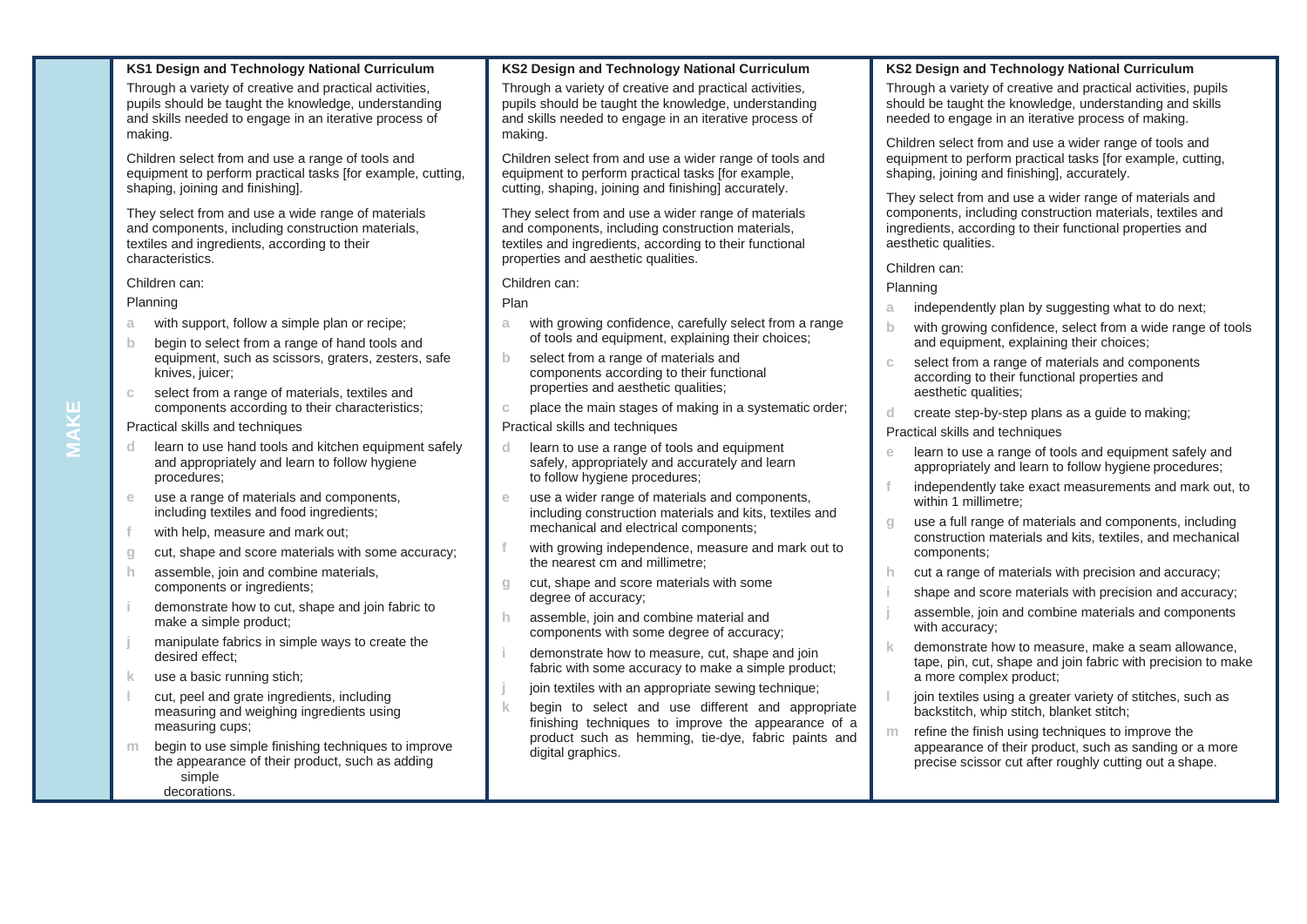|                  | KS1 Design and Technology National Curriculum                                                                                                                                                                                                                                                                                                                                                                                                                                                                                                                                                                                                                                                                          | KS2 Design and Technology National Curriculum                                                                                                                                                                                                                                                                                                                                                                                                                                                                                                                                                                                                                                                                                                                                                                                                                                                   | KS2 Design and Technology National Curriculum                                                                                                                                                                                                                                                                                                                                                                                                                      |
|------------------|------------------------------------------------------------------------------------------------------------------------------------------------------------------------------------------------------------------------------------------------------------------------------------------------------------------------------------------------------------------------------------------------------------------------------------------------------------------------------------------------------------------------------------------------------------------------------------------------------------------------------------------------------------------------------------------------------------------------|-------------------------------------------------------------------------------------------------------------------------------------------------------------------------------------------------------------------------------------------------------------------------------------------------------------------------------------------------------------------------------------------------------------------------------------------------------------------------------------------------------------------------------------------------------------------------------------------------------------------------------------------------------------------------------------------------------------------------------------------------------------------------------------------------------------------------------------------------------------------------------------------------|--------------------------------------------------------------------------------------------------------------------------------------------------------------------------------------------------------------------------------------------------------------------------------------------------------------------------------------------------------------------------------------------------------------------------------------------------------------------|
|                  | Through a variety of creative and practical activities,<br>pupils should be taught the knowledge, understanding<br>and skills needed to engage in an iterative process of<br>designing<br>and making.                                                                                                                                                                                                                                                                                                                                                                                                                                                                                                                  | Through a variety of creative and practical activities,<br>pupils should be taught the knowledge, understanding<br>and skills needed to engage in an iterative process of<br>designing<br>and making.                                                                                                                                                                                                                                                                                                                                                                                                                                                                                                                                                                                                                                                                                           | Through a variety of creative and practical activities, pupils<br>should be taught the knowledge, understanding and skills<br>needed to engage in an iterative process of designing<br>and making.                                                                                                                                                                                                                                                                 |
|                  | Children explore and evaluate a range of existing                                                                                                                                                                                                                                                                                                                                                                                                                                                                                                                                                                                                                                                                      | Children investigate and analyse a range of existing products.                                                                                                                                                                                                                                                                                                                                                                                                                                                                                                                                                                                                                                                                                                                                                                                                                                  | Children investigate and analyse a range of existing products.                                                                                                                                                                                                                                                                                                                                                                                                     |
|                  | products. They evaluate their ideas and products against                                                                                                                                                                                                                                                                                                                                                                                                                                                                                                                                                                                                                                                               | They evaluate their ideas and products against their<br>own design criteria and consider the views of others to                                                                                                                                                                                                                                                                                                                                                                                                                                                                                                                                                                                                                                                                                                                                                                                 | They evaluate their ideas and products against their own<br>design criteria and consider the views of others to improve<br>their work.                                                                                                                                                                                                                                                                                                                             |
| ш<br>ш           | design criteria. Children can:<br>explore and evaluate existing products mainly<br>through discussions, comparisons and simple written<br>evaluations;<br>$\mathbf b$<br>explain positives and things to<br>improve for existing products;<br>explore what materials products are made from;<br>$\mathbb{C}$<br>talk about their design ideas and what they are making;<br>d.<br>as they work, start to identify strengths and<br>possible changes they might make to refine their<br>existing design;<br>evaluate their products and ideas against their<br>simple design criteria;<br>start to understand that the iterative process<br>$\alpha$<br>sometimes involves repeating different stages of the<br>process. | improve their work.<br>They understand how key events and individuals in design<br>and technology have helped shape the world.<br>Children can:<br>explore and evaluate existing products, explaining the<br>purpose of the product and whether it is designed well<br>to meet the intended purpose;<br>explore what materials/ingredients products are<br>$\mathbf b$<br>made from and suggest reasons for this;<br>consider their design criteria as they make progress<br>$\mathbb C$<br>and are willing to alter their plans, sometimes<br>considering the views of others if this helps them to<br>improve their product;<br>evaluate their product against their original design<br><sub>d</sub><br>criteria;<br>evaluate the key events, including technological<br>$\epsilon$<br>developments, and designs of individuals in design and<br>technology that have helped shape the world. | They understand how key events and individuals in design and<br>technology have helped shape the world.<br>Children can:<br>complete detailed competitor analysis of other products<br>a<br>on the market:<br>$\mathsf{b}$<br>critically evaluate the quality of design, manufacture and<br>fitness for purpose of products as they design and make;<br>evaluate their ideas and products against the original<br>C.<br>design criteria, making changes as needed. |
|                  | KS1 Design and Technology National Curriculum                                                                                                                                                                                                                                                                                                                                                                                                                                                                                                                                                                                                                                                                          | KS2 Design and Technology National Curriculum                                                                                                                                                                                                                                                                                                                                                                                                                                                                                                                                                                                                                                                                                                                                                                                                                                                   | KS2 Design and Technology National Curriculum                                                                                                                                                                                                                                                                                                                                                                                                                      |
| ш<br>$\mathbf C$ | Children build structures, exploring how they can be<br>made stronger, stiffer and more stable.                                                                                                                                                                                                                                                                                                                                                                                                                                                                                                                                                                                                                        | Children apply their understanding of how to strengthen,<br>stiffen and reinforce more complex structures.                                                                                                                                                                                                                                                                                                                                                                                                                                                                                                                                                                                                                                                                                                                                                                                      | Children apply their understanding of how to strengthen, stiffen<br>and reinforce more complex structures.                                                                                                                                                                                                                                                                                                                                                         |
| <b>WLED</b>      | They explore and use mechanisms [for example, levers,<br>sliders, wheels and axles], in their products.                                                                                                                                                                                                                                                                                                                                                                                                                                                                                                                                                                                                                | They understand and use mechanical systems in their<br>products [for example, gears, pulleys, cams, levers and                                                                                                                                                                                                                                                                                                                                                                                                                                                                                                                                                                                                                                                                                                                                                                                  | They understand and use mechanical systems in their products<br>[for example, gears, pulleys, cams, levers and linkages].                                                                                                                                                                                                                                                                                                                                          |
| <b>NONX</b>      | Children can:<br>build simple structures, exploring how they can be<br>a<br>made stronger, stiffer and more stable;                                                                                                                                                                                                                                                                                                                                                                                                                                                                                                                                                                                                    | linkages].<br>They understand and use electrical systems in their<br>products [for example, series circuits incorporating                                                                                                                                                                                                                                                                                                                                                                                                                                                                                                                                                                                                                                                                                                                                                                       | They understand and use electrical systems in their products<br>[for example, series circuits incorporating switches, bulbs,<br>buzzers and motors].                                                                                                                                                                                                                                                                                                               |
|                  | talk about and start to understand the simple<br>$\mathbf{b}$<br>working characteristics of materials and<br>components:                                                                                                                                                                                                                                                                                                                                                                                                                                                                                                                                                                                               | switches, bulbs, buzzers and motors].<br>They apply their understanding of computing to<br>program, monitor and control their products.                                                                                                                                                                                                                                                                                                                                                                                                                                                                                                                                                                                                                                                                                                                                                         | They apply their understanding of computing to program,<br>monitor and control their products.                                                                                                                                                                                                                                                                                                                                                                     |
|                  | explore and create products using mechanisms, such<br>$\mathbb{C}$                                                                                                                                                                                                                                                                                                                                                                                                                                                                                                                                                                                                                                                     | Children can:                                                                                                                                                                                                                                                                                                                                                                                                                                                                                                                                                                                                                                                                                                                                                                                                                                                                                   | Children can:<br>apply their understanding of how to strengthen, stiffen and                                                                                                                                                                                                                                                                                                                                                                                       |
| TECHNICAL        | as levers, sliders and wheels.                                                                                                                                                                                                                                                                                                                                                                                                                                                                                                                                                                                                                                                                                         | understand that materials have both functional<br>a<br>properties and aesthetic qualities;                                                                                                                                                                                                                                                                                                                                                                                                                                                                                                                                                                                                                                                                                                                                                                                                      | reinforce more complex structures in order to create more<br>useful characteristics of products;                                                                                                                                                                                                                                                                                                                                                                   |
|                  |                                                                                                                                                                                                                                                                                                                                                                                                                                                                                                                                                                                                                                                                                                                        | apply their understanding of how to strengthen, stiffen<br>$\mathbf b$<br>and reinforce more complex structures in order to create                                                                                                                                                                                                                                                                                                                                                                                                                                                                                                                                                                                                                                                                                                                                                              | understand and demonstrate that mechanical and<br>$\mathsf{b}$<br>electrical systems have an input, process and output;                                                                                                                                                                                                                                                                                                                                            |
|                  |                                                                                                                                                                                                                                                                                                                                                                                                                                                                                                                                                                                                                                                                                                                        | more useful characteristics of products;                                                                                                                                                                                                                                                                                                                                                                                                                                                                                                                                                                                                                                                                                                                                                                                                                                                        | explain how mechanical systems, such as cams, create<br>C                                                                                                                                                                                                                                                                                                                                                                                                          |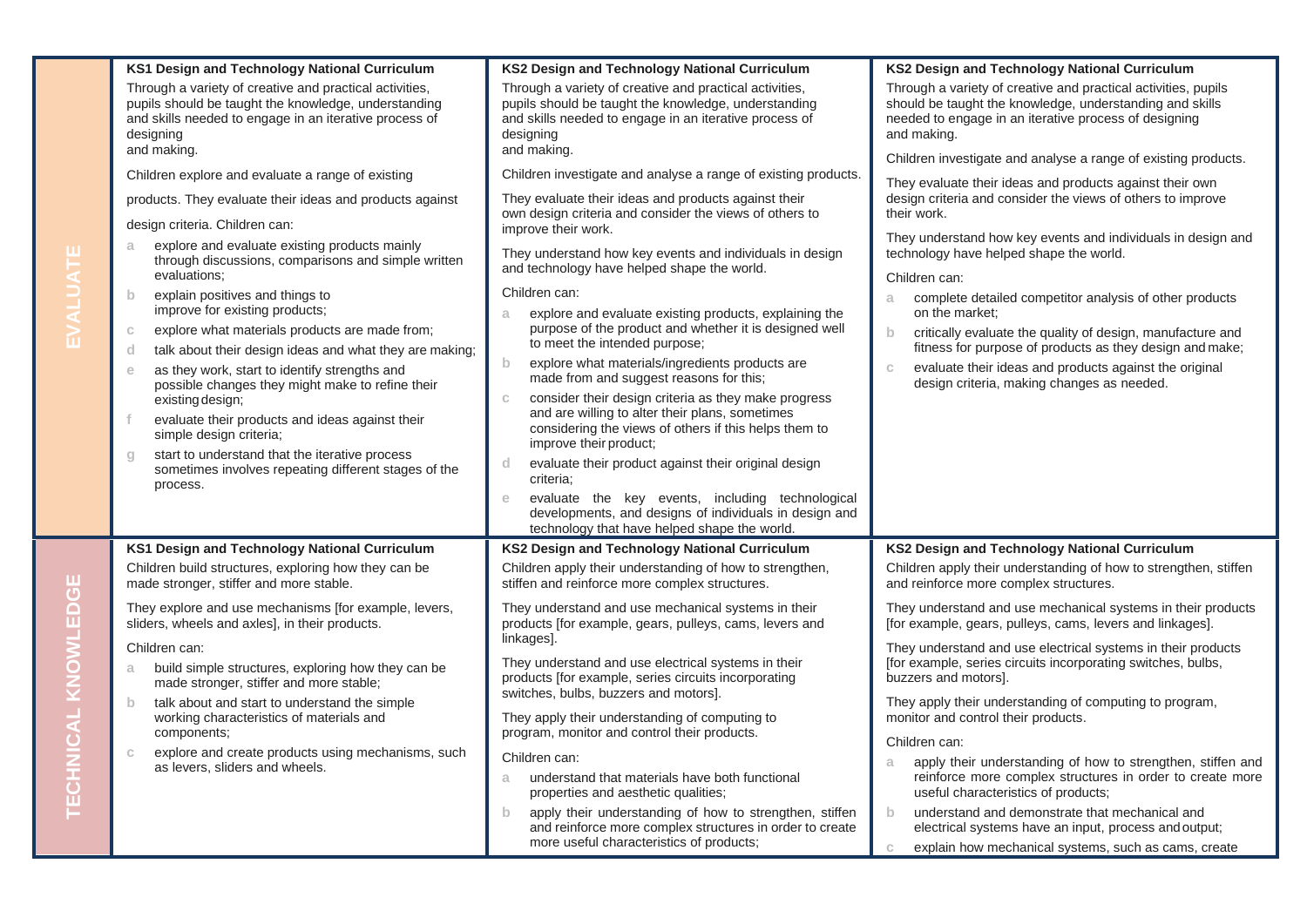|                                                                                                 |                                                                                                                                                                                                                                                                                                                           | understand and demonstrate how mechanical<br>and electrical systems have an input and output<br>process;<br>d<br>make and represent simple electrical circuits, such as<br>a series and parallel, and components to create<br>functional products;<br>explain how mechanical systems such as levers<br>e<br>and linkages create movement;<br>use mechanical systems in their products. | movement and use mechanical systems in their products;<br>apply their understanding of computing to program,<br>d<br>monitor and control a product.                                                                                       |  |  |
|-------------------------------------------------------------------------------------------------|---------------------------------------------------------------------------------------------------------------------------------------------------------------------------------------------------------------------------------------------------------------------------------------------------------------------------|----------------------------------------------------------------------------------------------------------------------------------------------------------------------------------------------------------------------------------------------------------------------------------------------------------------------------------------------------------------------------------------|-------------------------------------------------------------------------------------------------------------------------------------------------------------------------------------------------------------------------------------------|--|--|
|                                                                                                 | KS1 Design and Technology National Curriculum<br>Children use the basic principles of a healthy and varied                                                                                                                                                                                                                | KS2 Design and Technology National Curriculum<br>Children understand and apply the principles of a healthy                                                                                                                                                                                                                                                                             | KS2 Design and Technology National Curriculum<br>Children understand and apply the principles of a healthy and<br>varied diet.<br>They prepare and cook a variety of predominantly savoury<br>dishes using a range of cooking techniques. |  |  |
| $\bullet$<br>$\Box$<br>$\boldsymbol{\sigma}$<br>$\overline{O}$<br>$\mathbf O$<br>$\overline{C}$ | diet to prepare dishes.                                                                                                                                                                                                                                                                                                   | and varied diet.                                                                                                                                                                                                                                                                                                                                                                       |                                                                                                                                                                                                                                           |  |  |
|                                                                                                 | They understand where food comes<br>from. Children can:                                                                                                                                                                                                                                                                   | They prepare and cook a variety of predominantly<br>savoury dishes using a range of cooking techniques.                                                                                                                                                                                                                                                                                |                                                                                                                                                                                                                                           |  |  |
|                                                                                                 | explain where in the world different foods originate<br>a<br>from;<br>$\mathbf b$<br>understand that all food comes from plants or animals;<br>understand that food has to be farmed, grown<br>$\mathbb C$<br>elsewhere (e.g. home) or caught;<br>name and sort foods into the five groups<br>d.<br>in the Eatwell Guide; | They understand seasonality, and know where and how a<br>variety of ingredients are grown, reared, caught and<br>processed.                                                                                                                                                                                                                                                            | They understand seasonality, and know where and how a<br>variety of ingredients are grown, reared, caught and processed.                                                                                                                  |  |  |
|                                                                                                 |                                                                                                                                                                                                                                                                                                                           | Children can:                                                                                                                                                                                                                                                                                                                                                                          | Children can:                                                                                                                                                                                                                             |  |  |
|                                                                                                 |                                                                                                                                                                                                                                                                                                                           | start to know when, where and how food is grown (such<br>as herbs, tomatoes and strawberries) in the UK, Europe<br>and the wider world:                                                                                                                                                                                                                                                | know, explain and give examples of food that is grown<br>a.<br>(such as pears, wheat and potatoes), reared (such as<br>poultry and cattle) and caught (such as fish) in the UK,<br>Europe and the wider world;                            |  |  |
|                                                                                                 | understand that everyone should eat at least five<br>e<br>portions of fruit and vegetables every day and start to                                                                                                                                                                                                         | understand how to prepare and cook a variety of<br>$\mathbf b$<br>predominantly savoury dishes safely and<br>hygienically;                                                                                                                                                                                                                                                             | understand about seasonality, how this may affect the food<br>$\mathsf{b}$<br>availability and plan recipes according to seasonality;<br>understand that food is processed into ingredients that<br>C                                     |  |  |
|                                                                                                 | explain why;<br>f<br>use what they know about the Eatwell Guide to design<br>and prepare dishes.                                                                                                                                                                                                                          | with support, use a heat source to cook ingredients<br>$\mathbb{C}$<br>showing awareness of the need to control the                                                                                                                                                                                                                                                                    | can be eaten or used in cooking;<br>demonstrate how to prepare and cook a variety of<br>d.                                                                                                                                                |  |  |
|                                                                                                 |                                                                                                                                                                                                                                                                                                                           | temperature of the hob and/or oven;<br>use a range of techniques such as mashing,<br>d.                                                                                                                                                                                                                                                                                                | predominantly savoury dishes safely and hygienically<br>including, where appropriate, the use of a heat source;                                                                                                                           |  |  |
|                                                                                                 |                                                                                                                                                                                                                                                                                                                           | whisking, crushing, grating, cutting, kneading and<br>baking:                                                                                                                                                                                                                                                                                                                          | demonstrate how to use a range of cooking techniques,<br>e<br>such as griddling, grilling, frying and boiling;                                                                                                                            |  |  |
|                                                                                                 |                                                                                                                                                                                                                                                                                                                           | explain that a healthy diet is made up of a variety and<br>balance of different food and drink, as represented in<br>the Eatwell Guide and be able to apply these<br>principles when planning and cooking dishes;                                                                                                                                                                      | explain that foods contain different substances, such as<br>protein, that are needed for health and be able to apply<br>these principles when planning and preparing dishes;                                                              |  |  |
|                                                                                                 |                                                                                                                                                                                                                                                                                                                           | understand that to be active and healthy, nutritious<br>food and drink are needed to provide energy for the<br>body:                                                                                                                                                                                                                                                                   | adapt and refine recipes by adding or substituting one or<br>Q<br>more ingredients to change the appearance, taste, texture<br>and aroma;                                                                                                 |  |  |
|                                                                                                 |                                                                                                                                                                                                                                                                                                                           | prepare ingredients using appropriate cooking utensils;<br>g                                                                                                                                                                                                                                                                                                                           | alter methods, cooking times and/or temperatures;<br>$\mathsf{h}$                                                                                                                                                                         |  |  |
|                                                                                                 |                                                                                                                                                                                                                                                                                                                           | measure and weigh ingredients to the nearest<br>gram and millilitre;                                                                                                                                                                                                                                                                                                                   | measure accurately and calculate ratios of ingredients to<br>scale up or down from a recipe;                                                                                                                                              |  |  |
|                                                                                                 |                                                                                                                                                                                                                                                                                                                           | start to independently follow a recipe;                                                                                                                                                                                                                                                                                                                                                | independently follow a recipe.                                                                                                                                                                                                            |  |  |
|                                                                                                 |                                                                                                                                                                                                                                                                                                                           | start to understand seasonality.                                                                                                                                                                                                                                                                                                                                                       |                                                                                                                                                                                                                                           |  |  |